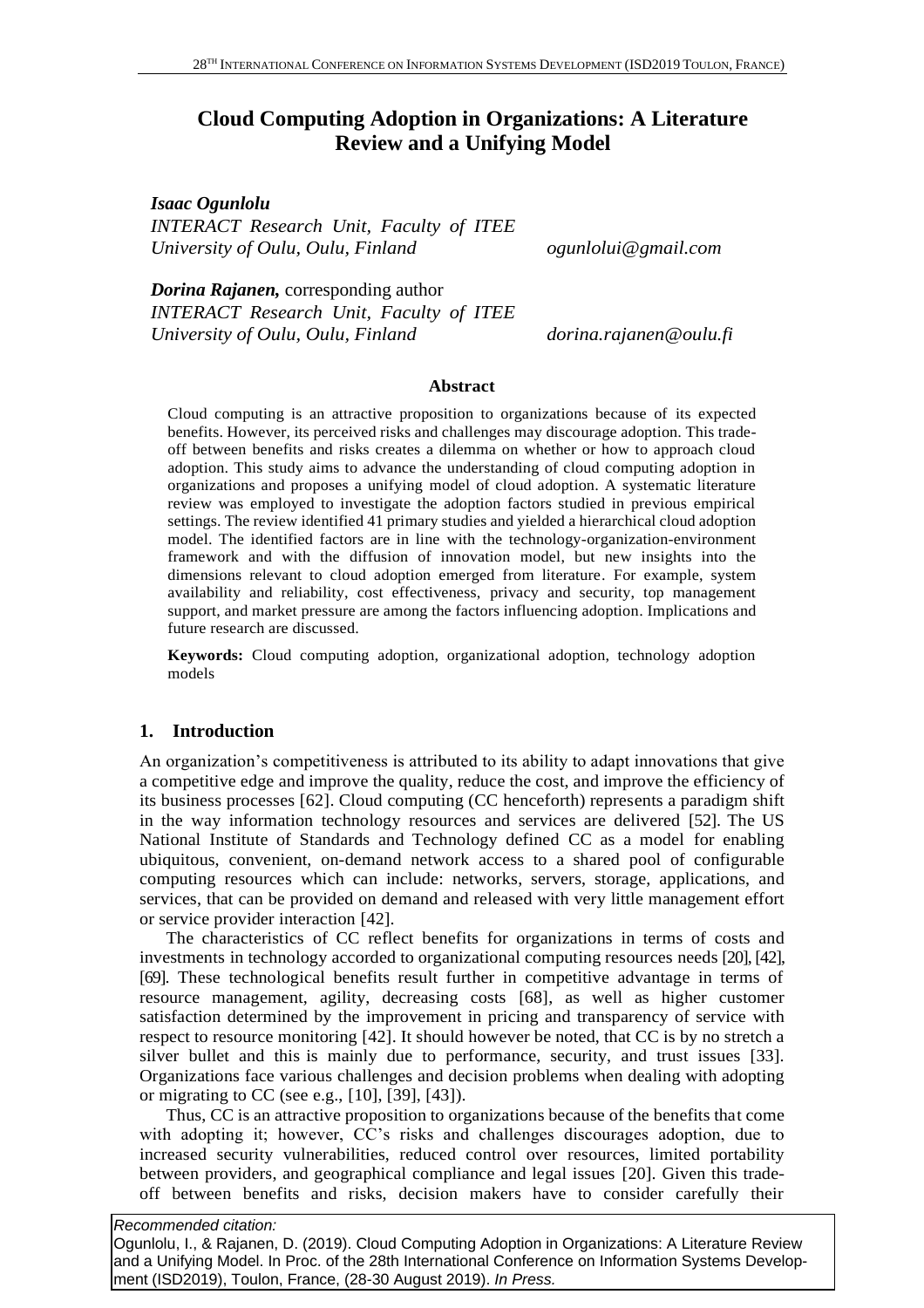organization's readiness and rationale to adopt CC. This study aims to increase understanding of CC adoption by providing an overview of the factors that could be useful to decision makers to analyze before CC adoption. Hence, the research question in this study is *What factors should be considered when adopting cloud computing?* Currently there are many studies focusing on CC adoption, however, they are focused on adoption within a specific niche – e.g., governments, SMEs, large organizations. Other studies focus on specific factors such as benefits or barriers to CC adoption, or specific issues such as security, costs, risks and opportunities (e.g., [11]). Moreover, the literature provides various empirical perspectives such as model- or theory-driven or exploratory and qualitative analyses. Previous literature reviews focused on specific issues and contexts such as education [30], outsourcing [54], or business perspective [28]. In the same time, there is a lack of a unifying framework of adoption factors to provide an overview and increased understanding of CC adoption.

This paper presents first an overview of technology and innovation adoption models and theories in Section 2. Then, the systematic literature review of empirical studies on CC adoption and the results are described in Sections 3 and 4, respectively. Section 5 discusses the extracted CC adoption factors and the proposed unifying model of CC adoption. The paper ends with concluding remarks and future work ideas in Section 6.

### **2. Technology Adoption Models**

Different theories in information systems research have been used to explain technology adoption. At individual level, the technology acceptance model (TAM, [19]) is the most prevalent theory. At organizational level, the diffusion of innovations theory (DOI, [51]) and technological-organizational-environmental model (TOE, [61]) are the most common frameworks. Both indicate that the characteristics of the technology, organization, and external environment influence the adoption decisions.

Human factors are also very important in determining if adopting an innovation would be successful [32]. Jeyaraj et al. [31] pointed out that there is a lack of integration and a lack of understanding of the linkages between individual and organizational adoption of information technology (IT). Thong [60] recognized this by adding the characteristics of the decision makers to his proposed information systems adoption model in addition to the technology, organizational, and environmental characteristics in line with Rogers (1995) [51] who noted that the decision to either adopt or reject a technological innovation is taken based on an individual's attitude to the technology.

At the organizational level, the TOE and DOI frameworks are consistent with each other and are commonly used together to explain innovation adoption (see e.g., [14], [46], [60], [65], [69]). Both frameworks have a solid theoretical base and strong empirical support [46], [65]. Thus, for synthesizing the literature review the following factors are used for categorizing the findings: technological, organizational, environmental, and human factors in accordance with the TOE, DOI, and TAM models.

## **3. Systematic Literature Review Approach**

A systematic literature review (SLR) was carried out on empirical studies on CC adoption to obatin an overview of the factors that influence organizations to adopt CC as well as to obtain an overview of empirical research on this topic. The SLR followed the guidelines by Kitchenham & Charters [35,36]. A search protocol was defined accordingly. Six databases were selected as sources: IEEE Xplore, ACM Digital Library, Scopus, Web of Science, ProQuest, and ScienceDirect. The following search terms were employed in each of the selected databases: "cloud adoption factors", "cloud adoption determinants", "cloud acceptance factors", and "cloud acceptance determinants", which were derived from the research question, relevant keywords, and through several preliminary searches.

The search was performed in November 2016 according to the pre-defined search protocol. Table 1 shows the main steps and results of the search process. At step 1, each database was searched using the predefined keyword phrases and the resulted references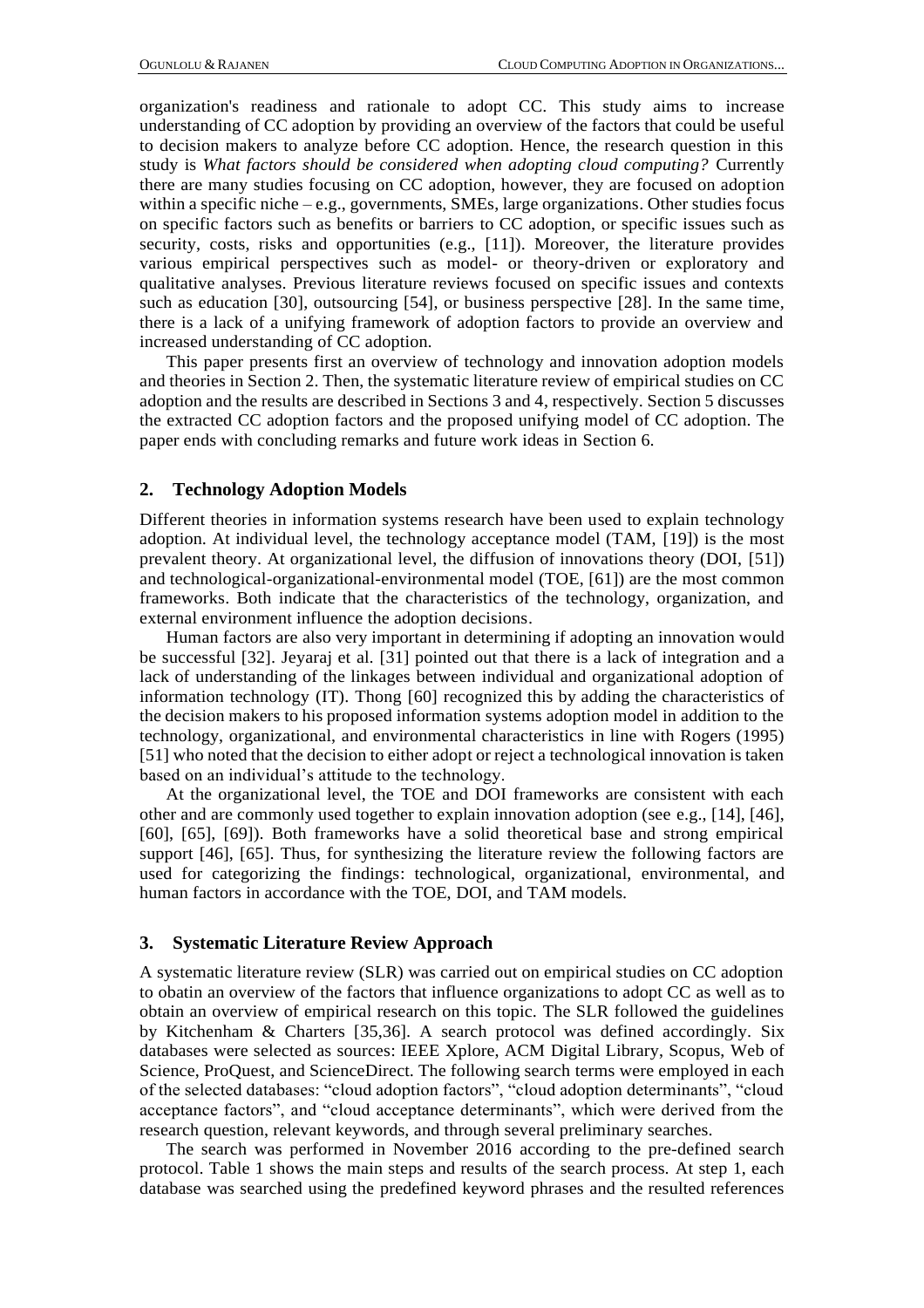were exported in RefWorks. At step 2, the duplicates in RefWorks were filtered out. For steps 3 and 4, the following *inclusion* criteria were applied. Articles should be peer reviewed to guarantee quality. Articles should focus on "cloud computing" in general, a "cloud computing model" or a "cloud service and its adoption/acceptance". There was no limitation in the year of publication included. Papers were *excluded* based on the following criteria: 1) Not written in English; 2) Focus on CC characteristics, benefits, models without mentioning of CC adoption or intention to adopt; 3) Focus on personal adoption of individuals rather than an organization (including group, company, government, health center, etc.); and 4) No empirical data has been collected and analyzed.

Quality assessment was performed using the Kitchenham's and Charters' guidelines [35,36]. The analysis of the research approach (data collection, data analysis, and reporting) and the identification of the strength of evidence provided by a study have been used as the main criteria for quality assessment [35,36], [45]. A checklist was defined based on [36] and applied at step 4 to assess how rigorously and clearly each study was formulated. The strength of evidence was assessed further at step 5 to gauge the reliability and validity of the results. Both qualitative and quantitative empirical studies have been included in the SLR synthesis. Exploratory, qualitative studies generate new insights and dimensions regarding cloud adoption even though their generalizability is limited*.* When the same dataset has been used in multiple studies for the same inferences, only the study with the most details was retained. Studies were discarded if empirical results could not be separated from the literature findings or if the results were not found reliable.

| <b>Selection Process</b>                                                      | <b>Result</b> |
|-------------------------------------------------------------------------------|---------------|
| Step1: Search as of November 2016                                             | 1623          |
| Step 2: Remove duplicates                                                     | 928           |
| Step 3: Exclude articles based on titles and abstracts                        |               |
| Step 4: Exclude articles based on quality assessment and full text scanning   |               |
| Step 5: Exclude articles based on strength of evidence and full text scanning |               |

| <b>Table 1.</b> Study selection process |  |  |
|-----------------------------------------|--|--|
|-----------------------------------------|--|--|

For synthesis, 41 primary studies were retained. These are referred to in text, and listed and marked in the reference list with indices R1 … R41. The data extraction addressed the following information: authors, type of publication (journal or conference), year of publication, research methods employed (data collection method, sample size, sampling method, target population, data analysis approach), technology adoption theories utilized, country of research, organizational and cloud technology context, and adoption factors studied. The results of the data extraction are summarized in the next section.

## **4. Results**

### **4.1. Overview of Research Studies**

The selected studies were evenly published in journals and conferences forums (51% in journals, 49% in conference proceedings) between 2011 and 2016 (see Fig. 1). Most studies employed the survey research method for data collection and quantitative analysis methods (see Fig. 1). Qualitative studies used in-depth interview and semi-structured interview for data collection and content analysis for data analysis. Samples sizes varied from 5 interviews in qualitative studies to 369 survey responses in quantitative studies. The level of analysis was in most cases organization (company or firm). In some cases, the decision maker was the unit of analysis (e.g., R30). Organizational contexts varied across studies as well as within studies. Thus, different business sectors were covered such as oil and gas, ICT, manufacturing, financial services. Some studies focused on specific sectors such as healthcare, education, and government, while other spanned over a range of sectors. Studies included both private and public companies, as well as companies of different sizes. Some studies focused on specific cloud solutions such as software as a service (see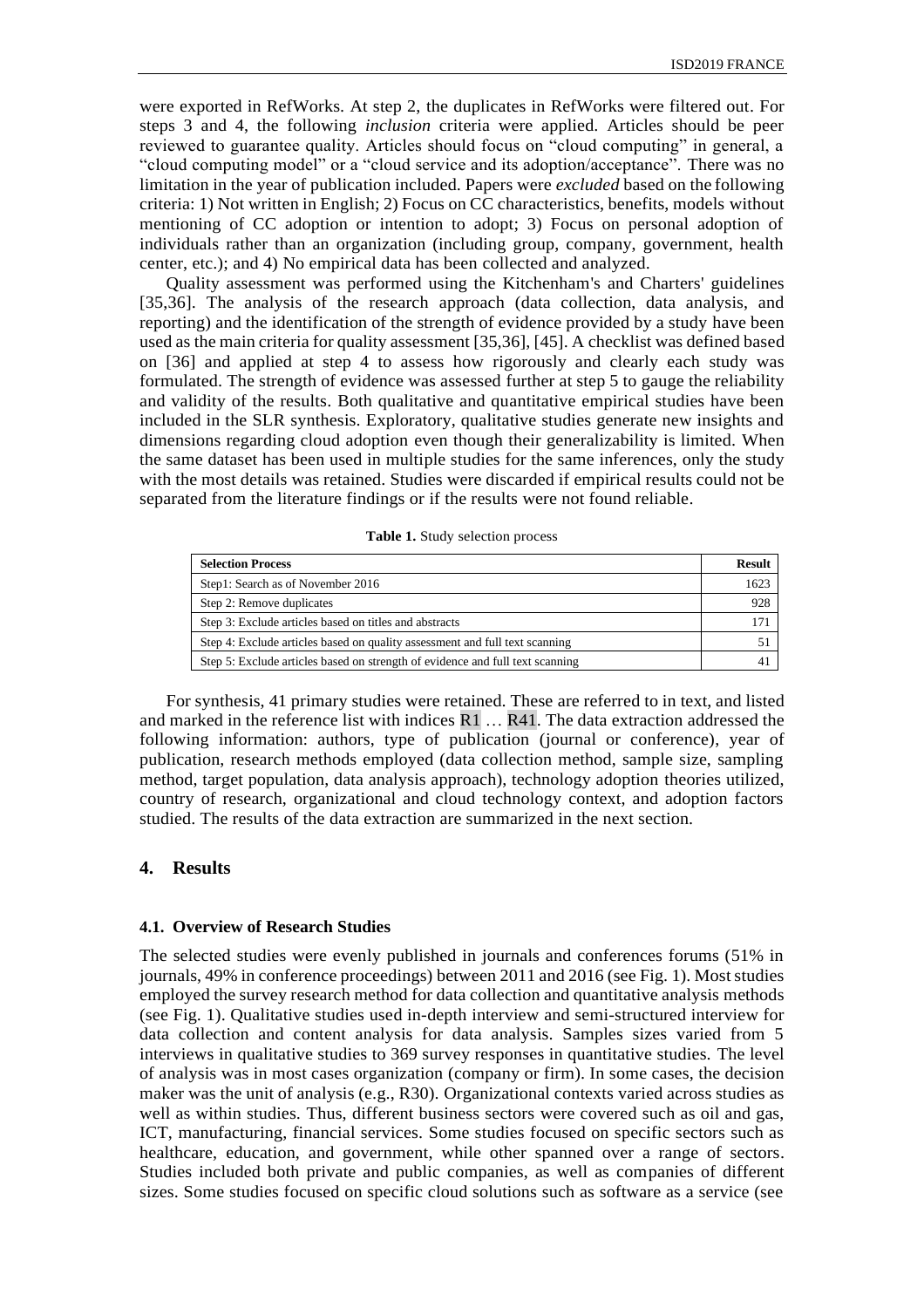R27, R40) or cloud enterprise resource planning (see R14, R15). Overall, a wide range of countries was covered: Australia, China, England, Ethiopia, Germany, Ghana, India, Iraq, Jordan, Malaysia, Oman, Portugal, Saudi Arabia, South Africa, Taiwan, Turkey, UK, USA, as well as regions such as Europe, Asia-Pacific, Sub Saharan countries. Two studies have not specified the country of reference and two studies addressed companies worldwide.



**Fig.1.** Overview of articles. *Left*: Conference and journal articles distributed by year of publication. *Right*: Data collection methods employed

Among the theories employed, the most utilized were TOE (32 studies), DOI (13), and TAM or variants (7). Other theories or frameworks employed were institutional theory (4), dynamic capability (3), task-technology fit (2), and human-organization-technology fit (2), information systems triangle, absorptive capacity, contingency theory, information technology governance structure and processes framework.

### **4.2. Cloud Computing Adoption Factors**

Most studies utilized the TOE framework and/or other theories as shown above, thus many extracted factors were drawn from these theories or some variants of them. However, combining different theories as well as conducting in-depth interviews in qualitative studies yielded new factors in the primary studies. In total, 497 specific factors in 41 primary studies were identified (of which 217 were unique) which were further coded and grouped in categories. Based on content analysis of the factors, a three-level factor hierarchy was conceived as follows. *Primary factors* are the first level factors corresponding to the four factor dimensions identified in the literature on technology adoption models; *technological*, *organizational*, *environmental*, and *human* factors. *Secondary factors* are the *categories* that resulted from grouping the specific factors by similarity and content analysis (e.g., relative advantage, availability and reliability, organizational readiness, vendor trust). *Tertiary factors* are the *specific factors* encountered in the primary studies.

Table 2 shows the factors grouped in a hierarchical structure by primary factors (technological, organizational, environmental and human) and high-level categories, along their relevance and coverage in the reviewed literature. With bold, the most frequent tertiary factors in their category are highlighted (i.e., factors that occurred in more than one study such as **availability**, **perceived usefulness**, **organization readiness**). The third column lists the studies where the factors are identified and assessed. Three categories of studies are distinguished based on whether the *factors are relevant*, *not relevant*, or *inconclusive*: 1) studies where *factors are found relevant* or statistically significant, 2) studies where *factors are not found relevant*, and 3) studies where results are *inconclusive*. Some of the identified factors were not found to statistically significantly influence the CC adoption in some of the empirical contexts and retrieved studies (e.g., *complexity* was not found significant in R5 and R11, but it was significant in R14, R21, and R37). In addition, in qualitative studies it is only possible to identify relevant factors, without inferring on their generalizability in other contexts (see e.g., R4, R14, R36). Based on relevance in each category, a **relevance ratio** was calculated as the percentage of studies where the tertiary factors were found relevant relative to the total number of studies addressing the corresponding category of factors (e.g., in the *availability and reliability* category, the specific factors were found relevant in all 16 studies, yielding a relevance ratio of 100%).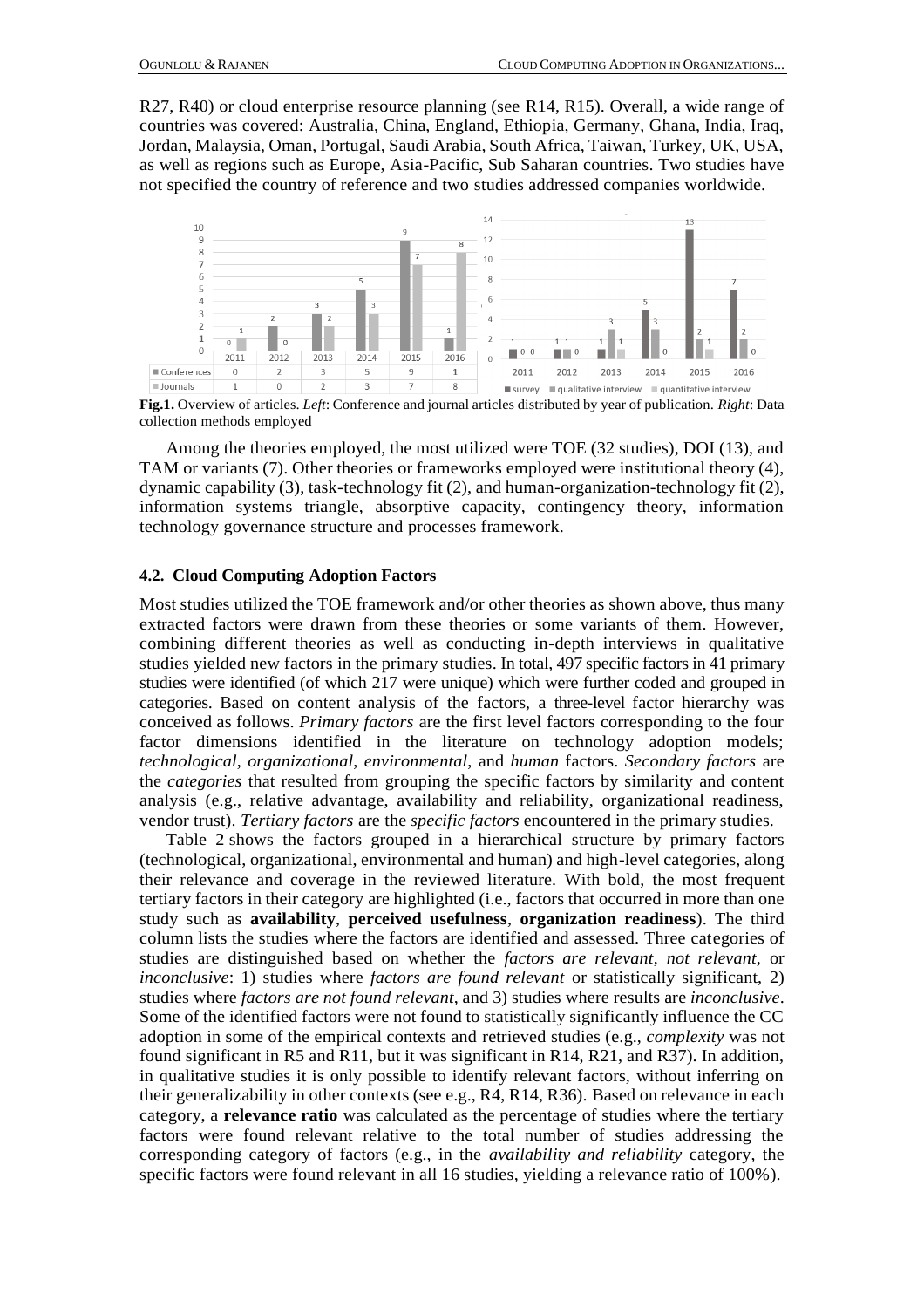| <b>TECHNOLOGICAL FACTORS</b>                         |                                                                                                                                                                                                                                                                                                                                                                                                                                                                                                                                                                                   |                                                                                                                                                                                                        |  |  |  |
|------------------------------------------------------|-----------------------------------------------------------------------------------------------------------------------------------------------------------------------------------------------------------------------------------------------------------------------------------------------------------------------------------------------------------------------------------------------------------------------------------------------------------------------------------------------------------------------------------------------------------------------------------|--------------------------------------------------------------------------------------------------------------------------------------------------------------------------------------------------------|--|--|--|
| <b>Secondary factors Tertiary factors</b>            |                                                                                                                                                                                                                                                                                                                                                                                                                                                                                                                                                                                   | <b>Studies</b>                                                                                                                                                                                         |  |  |  |
| Availability and<br>Reliability<br>100%              | Availability (support; risk of losing access), Backup and disaster<br>recovery (capability; management security; data back up in case of<br>disaster/power outage; service outages), Quality of service, System<br>downtime reduction, Reliability (error-free data & consistent data;<br>business continuity; updates; maintenance outsourcing)                                                                                                                                                                                                                                  | 16 studies<br>Relevant: R1, R6, R7, R13 - R16, R18<br>- R20, R22, R24, R28, R31, R36, R39                                                                                                              |  |  |  |
| Innovation<br>Characteristics<br>100%                | Back-end analysis functions, Customization (application specificity;<br>limitations), Integration, Interoperability, Easy maintenance, Meeting<br>environmental standards, On demand service, Output quality,<br>Performance (meeting technical and service quality requirements),<br>Portability, Production timeliness (time to go live), Provision of IT<br>resources when required, Reduce deployment time, Scalability and<br>flexibility, Stability of information system and communication, Systems<br>performance (bandwidth; latency), Ubiquitous access, Virtualization | 10 studies<br>Relevant: R1, R14 - R16, R19, R22,<br>R24, R30, R31, R39                                                                                                                                 |  |  |  |
| Trialability and<br>Observability<br>100%            | Experienceability, Observability (of results), Result demonstrability,<br>Trialability, Trialability and observable result                                                                                                                                                                                                                                                                                                                                                                                                                                                        | 9 studies<br>Relevant: R2, R7 - R9, R14, R28, R30,<br>R33, R40                                                                                                                                         |  |  |  |
| Cost effectiveness<br>94%                            | Costs, Cost benefits, Cost effectiveness / efficiency, Cost of bandwidth, 16 studies<br>(Perceived) Cost saving /reduction, Hidden costs after implementation, Relevant: R1, R4, R8, R13, R15, R16,<br>Minimize SW license costs, Pay-per-use pricing model, Rationality of<br>service costs, IT costs, IT employee costs, Sunk cost                                                                                                                                                                                                                                              | R19, R20, R22, R24, R27, R29, R31,<br>R32, R39<br>Not relevant: R25                                                                                                                                    |  |  |  |
| Relative<br>Advantage<br>90%                         | Benefits (characteristics), Benefits and meeting IT needs, Perceived<br>benefits of technology, Perceived usefulness, Relative advantage                                                                                                                                                                                                                                                                                                                                                                                                                                          | 30 studies<br>Relevant: R1 - R11, R14, R18, R21 -<br>R24, R26 - R31, R33, R37, R38, R40<br>Not relevant: R21, R25, R34                                                                                 |  |  |  |
| Privacy and<br>Security<br>84%                       | Control of information systems, (Data) Privacy, Cloud vulnerability,<br>Data concerns, Ensuring transparency of processes, Fear of data loss,<br>Fear of losing control over IT environment (data and services),<br>Increased traceability and auditability of data, Meeting security<br>standards, Security (data; cloud; service; data storage; information<br>transmission; risks; threats), Trust (customers can trust the service)                                                                                                                                           | 25 studies<br>Relevant: R1, R4, R6, R7, R13 - R16,<br>R18 - R20, R23, R25, R28, R31 - R33,<br>R <sub>36</sub> - R <sub>39</sub><br>Not relevant: R8, R18, R27, R29, R34                                |  |  |  |
| <b>Business</b><br>Alignment of<br>Technology<br>82% | Business case and budget, Business concerns, Confidentiality,<br>Consistency with corporate goals, Customer service and marketing<br>functions, Incompatibility, Job relevance, <b>Productivity</b> , Functionality<br>fit, Financial analysis, Satisfaction (end-user; job), Service quality<br>guarantee, Task-technology fitness, Underperformance                                                                                                                                                                                                                             | 11 studies<br>Relevant: R15, R16, R22, R24, R36,<br>R39<br>Not relevant: R2, R3                                                                                                                        |  |  |  |
| Complexity<br>74%                                    | <b>Complexity</b> (/simplicity), Complexity of migration, Documentation,<br>(Perceived) Ease of use, Easily analyze data on Internet, Easy set-up,<br>Ignorance of benefits, Learnability and training, Modularity and<br>flexibility, User interface, User satisfaction                                                                                                                                                                                                                                                                                                          | 31 studies<br>Relevant: R4, R6, R8 - R10, R14, R16<br>- R18, R20 - R22, R24, R27 - R31,<br>R33, R37 - R40<br>Not relevant: R2, R3, R5, R7, R11,<br>R <sub>12</sub> , R <sub>25</sub> , R <sub>26</sub> |  |  |  |
| Compatibility<br>70%                                 | <b>Compatibility</b> , Compatibility with existing system, Compatibility with<br>values, practices, and needs                                                                                                                                                                                                                                                                                                                                                                                                                                                                     | 27 studies<br>Relevant: R2 - R9, R14, R16, R17,<br>R23, R25, R28, R31, R33, R38 - R40<br><i>Not relevant: R11, R12, R21, R26,</i><br>R27, R29, R34, R37                                                |  |  |  |
|                                                      | <b>ORGANIZATIONAL FACTORS</b>                                                                                                                                                                                                                                                                                                                                                                                                                                                                                                                                                     |                                                                                                                                                                                                        |  |  |  |
| <b>Secondary factors Tertiary factors</b>            |                                                                                                                                                                                                                                                                                                                                                                                                                                                                                                                                                                                   | <b>Studies</b>                                                                                                                                                                                         |  |  |  |
| Organization<br>Readiness<br>100%                    | Organization process innovation and design capacity, Organization<br>readiness, Organization trust in cloud, Organizational competency,<br>Satisfaction with current system, Slack resources                                                                                                                                                                                                                                                                                                                                                                                      | 7 studies<br>Relevant: R5, R15, R16, R17, R23,<br>R39, R41                                                                                                                                             |  |  |  |
| Organization<br><b>Strategies</b><br>100%            | Centralized and efficient management and infrastructures, Core<br>competencies focus, Implementation measures, Information intensity,<br>Key/critical business processes focus, Measurement performance,<br>Strategic value                                                                                                                                                                                                                                                                                                                                                       | 6 studies<br>Relevant: R4, R14, R16, R19, R22,<br>R31                                                                                                                                                  |  |  |  |
| Top Management<br>Support<br>87%                     | Administrative approvals, Convincing IT managers, Executive support,<br>Executive's attitudes, Follow up and will to adopt CC, IT managers<br>support, Organizational change support, Process reengineering, Support R29, R32, R35, R36, R38 - R41<br>of senior managers, Top management support, Top management team <i>Not relevant</i> : R21, R34, R37<br>belief, Top management team participation, Willingness to invest                                                                                                                                                     | 30 studies<br>Relevant: R2 - R13, R16, R17, R23 -                                                                                                                                                      |  |  |  |
| Internal Expertise<br>82%                            | Employee's knowledge, Internal expertise, IT expertise of business<br>users, IT human resources, Lack of knowledge, Perceived technical<br>competence, Personnel skills and experience, Prior technology<br>experience, Required technical expertise in cloud computing, Training<br>and education                                                                                                                                                                                                                                                                                | 11 studies<br>Relevant: R3, R4, R14, R16, R17,<br>R <sub>19</sub> , R <sub>31</sub> , R <sub>36</sub> , R <sub>39</sub><br><i>Not relevant</i> : R11, R25                                              |  |  |  |

| Table 2. Cloud computing adoption factors - hierarchy, studies, and relevance ratio |
|-------------------------------------------------------------------------------------|
|                                                                                     |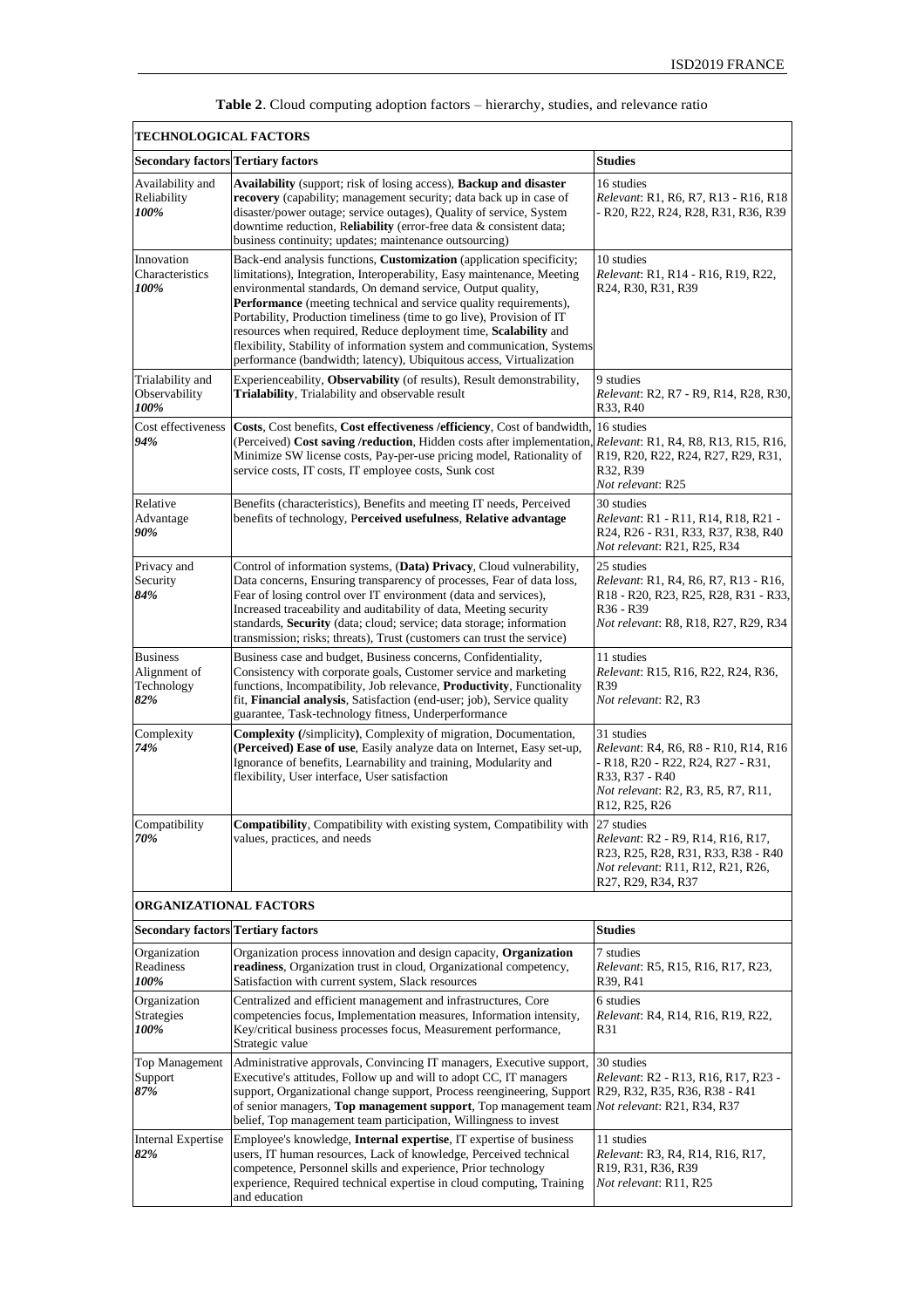| Organizational<br>Culture<br>80%<br>Technology<br>Readiness  | Absorptive capacity (innovation capability), Attitude towards change,<br>Coordination between departments, Culture, Employee mobility,<br>Formalization, IT governance processes, IT governance structure,<br>Sharing and collaboration practices and culture<br>Adequate resources, Annual budget for IT department, IT capability, IT                                                                                                                                                                                                                                                                      | 10 studies<br>Relevant: R3, R7, R12, R16, R19,<br>R <sub>23</sub> , R <sub>28</sub> , R <sub>33</sub><br><i>Not relevant</i> : R11<br>Inconclusive: R20<br>18 studies<br>Relevant: R4, R6 - R8, R21, R22, R25,                                                    |  |  |
|--------------------------------------------------------------|--------------------------------------------------------------------------------------------------------------------------------------------------------------------------------------------------------------------------------------------------------------------------------------------------------------------------------------------------------------------------------------------------------------------------------------------------------------------------------------------------------------------------------------------------------------------------------------------------------------|-------------------------------------------------------------------------------------------------------------------------------------------------------------------------------------------------------------------------------------------------------------------|--|--|
| 67%                                                          | infrastructure, IT resource, Technological readiness, Number of<br>servers, server age, Virtualization, Technology competence,<br>Technology-organization capability                                                                                                                                                                                                                                                                                                                                                                                                                                         | R <sub>27</sub> , R <sub>29</sub> , R <sub>33</sub> , R <sub>35</sub> , R <sub>36</sub><br>Not relevant: R3, R26, R34, R38, R40<br>Inconclusive: R2                                                                                                               |  |  |
| Organizational<br>Size and Structure<br>59%                  | Centralization, Organization scope, Organization size, Number of IT<br>employees, Organization structure (distributed geographically),<br>Organization systems, Type (private, public)                                                                                                                                                                                                                                                                                                                                                                                                                       | 17 studies<br>Relevant: R4, R6 - R9, R16, R19, R23,<br>R26, R29, R39<br>Not relevant: R11, R12, R21, R22,<br>R34, R40<br>Inconclusive: R40                                                                                                                        |  |  |
|                                                              | <b>EXTERNAL (ENVIRONMENTAL) FACTORS</b>                                                                                                                                                                                                                                                                                                                                                                                                                                                                                                                                                                      |                                                                                                                                                                                                                                                                   |  |  |
| <b>Secondary factors Tertiary factors</b>                    |                                                                                                                                                                                                                                                                                                                                                                                                                                                                                                                                                                                                              | <b>Studies and Relevance ratio</b>                                                                                                                                                                                                                                |  |  |
| 100%                                                         | Industry properties Future system development, Industry, Market scope                                                                                                                                                                                                                                                                                                                                                                                                                                                                                                                                        | 4 studies<br>Relevant: R7, R9, R16, R39                                                                                                                                                                                                                           |  |  |
| National<br>Infrastructure and<br>Physical Location<br>90%   | Data center location, Geo-restrictions, Internet (dependency; bottleneck; 10 studies<br>reliability; access and connectivity), National infrastructure, Network<br>connectivity, Physical location, Technical infrastructure of the region<br>(broadband; power supply)                                                                                                                                                                                                                                                                                                                                      | Relevant: R6 - R9, R16, R19, R22,<br>R32, R39<br>Inconclusive: R2                                                                                                                                                                                                 |  |  |
| Vendor Trust<br>88%                                          | Familiarity with provider or brand, Loss of control (over data and<br>systems), Magazines, Market reports and industry studies, Provider's<br>reputation, Relationship with service providers, Service providers<br>support, Service providers' ability, Supplier availability, Supplier<br>computing support, Trust in providers, Trusted brands, Uncertainty,<br>Vendor credibility, Vendor lock-in, Vendor support, Vendor trust,<br>Vendor's clients, Vendor's expertise and experience                                                                                                                  | 16 studies<br>Relevant: R1, R6, R7, R8, R9, R9,<br>R10, R15, R16, R19, R22, R23, R24,<br>R39<br>Not relevant: R37, R38                                                                                                                                            |  |  |
| <b>External Expertise</b><br>80%                             | Bureaucracy, External expertise, External support, Lack of awareness,<br>Lack of knowledge, Perception of the term cloud                                                                                                                                                                                                                                                                                                                                                                                                                                                                                     | 5 studies<br>Relevant: R7, R13, R28, R31<br>Not relevant: R3                                                                                                                                                                                                      |  |  |
| Competitive and<br><b>Trading Partner</b><br>Pressure<br>70% | (Business ecosystem/trading) partners pressure, Business requirement, 30 studies<br>Coercive pressure, Competition/competitive (intensity; edge;<br>pressure), Image, Mimetic pressure (adoption among competitors;<br>perceived success of competitor adopters), Normative pressure<br>(adoption among suppliers/customers), Participation in professional,<br>trade and business bodies, Peer pressure, Perceived industry pressure, R22, R27, R29, R35, R37, R41<br>Social influence, Subjective norm, Successful implementations at<br>similar institutions, Degree of adoption, Trading partner support | Relevant: R4, R5, R8, R11, R12, R14,<br>R <sub>16</sub> , R <sub>17</sub> , R <sub>21</sub> , R <sub>23</sub> , R <sub>25</sub> - R <sub>27</sub> , R <sub>30</sub> ,<br>R32 - R34, R36, R39 - R41<br>Not relevant: R3, R6, R7, R9, R12,<br>Inconclusive: R2, R14 |  |  |
| Legislation and<br>Regulations<br>62%                        | Advocating and promotion of policy, Compliance with regulations,<br>Government policies (and regulations; support), Lack of political will,<br>Laws and decrees, Legal/regulatory environment/support, Legal<br>issues, Legislation and regulations, National and regional regulations<br>for data handling, Political matters, Regulations, Sector specific<br>regulations, Security protection through contracts and legal agreements                                                                                                                                                                      | 21 studies<br>Relevant: R1, R4, R6, R7, R13, R16,<br>R18, R19, R28, R31, R35, R36, R39<br>Not relevant: R3, R8, R11, R22, R25,<br>R29, R34, R37                                                                                                                   |  |  |
| <b>HUMAN FACTORS</b>                                         |                                                                                                                                                                                                                                                                                                                                                                                                                                                                                                                                                                                                              |                                                                                                                                                                                                                                                                   |  |  |
| <b>Secondary factors Tertiary factors</b>                    |                                                                                                                                                                                                                                                                                                                                                                                                                                                                                                                                                                                                              | <b>Studies and Relevance ratio</b>                                                                                                                                                                                                                                |  |  |
| Decision Maker's<br><b>IT Experience</b><br>100%             | Prior IT experience and familiarity of decision makers, IT knowledge of 4 studies<br>decision makers, Top management awareness, Attitude towards using<br>technology                                                                                                                                                                                                                                                                                                                                                                                                                                         | Relevant: R9, R10, R36, R38                                                                                                                                                                                                                                       |  |  |
| Decision Maker's<br>Innovativeness<br>100%                   | Innovativeness (CIO's; decision maker's), Attitude towards technology<br>and innovation, Top management intention to adopt innovation                                                                                                                                                                                                                                                                                                                                                                                                                                                                        | 5 studies<br><i>Relevant: R3, R9, R24, R25, R39</i>                                                                                                                                                                                                               |  |  |

In some studies, the factors were rather broad in meaning. An example is *relative advantage* which refers to added benefits that cloud computing can bring to the business. In most studies this was conceptualized as a factor (see e.g., R3, R5, R14), while in others, various aspects of the relative advantage were identified and tested such as *cost savings*, *productivity*, *security* (see e.g., R39, R35, R32, R22). In some studies, the models were simple, consisting of a set of factors influencing the intention to adopt or the acceptance of CC. In other studies, the models were more complex; some factors had moderating or indirect effects through mediating variables (see e g., R22 vs. R23). All factors considered in the primary studies were included in this SLR synthesis. In the following section, the results of the literature review are discussed by primary factors.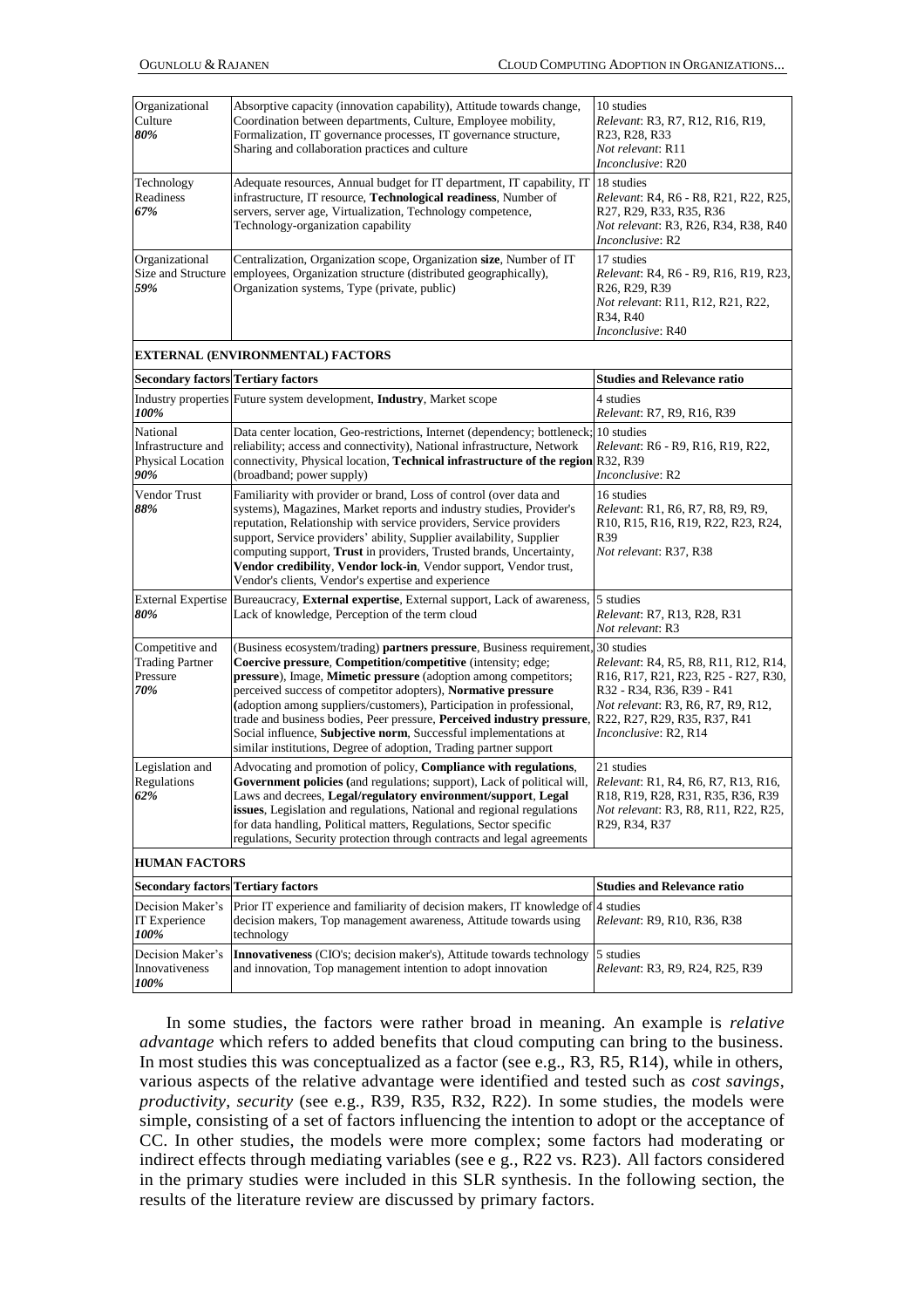## **5. Discussion**

## **5.1. Technological Factors**

The primary studies covered technological factors more than any other primary factor and 9 secondary factors were identified in 39 studies (Table 2). Many factors retrieved from literature can be traced back to the DOI and TOE models such as *relative advantage*, *compatibility*, *complexity*, *trialability*, and *innovation characteristics*. Relative advantage and innovation characteristics are multidimensional and broad factors covering various perspectives including cost benefits (see R31). Among innovation characteristics one emerging feature was environmental impact (see R31). Moreover, scalability and timeliness dimensions are found among the most appreciated **characteristics** of CC. Emerged factors such as *availability and reliability*, *cost savings*, and *privacy and security* show also high relevance ratios, showing the importance decision makers place on these issues. Privacy and security act both as barriers and enablers (see e.g., R31), while cloud computing is most frequently associated with **cost reductions** (94% of the studies examining this factor found it as influencing the adoption decisions). The top technological factor influencing adoption appears to be **availability and reliability** which was found relevant in all 16 studies examining this factor. Moreover, though not highly examined in the literature the **trialability and observability** of the technology and results show great importance to decision makers and adopters. *Business alignment* dimension reflects the fit between technology and business cases, tasks, users, productivity, and performance in terms of service quality and job relevance. Moreover, where data plays a crucial role in business, confidentiality and data concerns represent crucial elements for business alignment of technology. Complexity and compatibility have been extensively researched, but they show contradictory effects which points out to the need of further research on the mechanisms that underlie these factors' influence.

## **5.2. Organizational Factors**

Seven organizational factors were retrieved from 38 studies (Table 2). Among them, *organizational size and structure* were identified in the original adoption models. In the review, organizational size and organizational structure were merged to indicate characteristics of the organization in terms of human resources and type of organization. This factor was found as being the least relevant. SME's are more flexible due to their decentralized nature and lack of bureaucracy, they are therefore more likely to adopt CC (see R8; R40). However, large organizations, because of slack resources, can afford to adopt CC opting usually for private cloud (see e.g., R19) in line with their strategic plans. *Top management support* was the most studied factor, and among the most relevant ones. Only in three studies out of 30, this factor was not found relevant or significant. *Organization readiness* in terms of innovative capacity, trust, competency and resources showed that it is important for organizations to be ready to accommodate the technology by having the resources for it as well as the mindset. *Organizational culture* was also found relevant in most studies through innovativeness and attitude towards change. However, cloud computing adoption is especially influenced by the fit with the *organization strategy* and focus on business process improvement. Also, while the configurations and maintenance of the cloud environment are handled by the cloud support, it is however important for the adopting organization to possess the *internal expertise* to help with navigating issues that come with CC. Therefore, the experience of employees with IT and CC is a factor that should be considered before adopting CC. Similarly, *technological readiness* of the organization in terms of IT resources, IT infrastructure, technology competence plays also a role in the adoption, however to a lesser extent, as CC is adopted to overcome the limitations of a firm in terms of IT resources and expertise.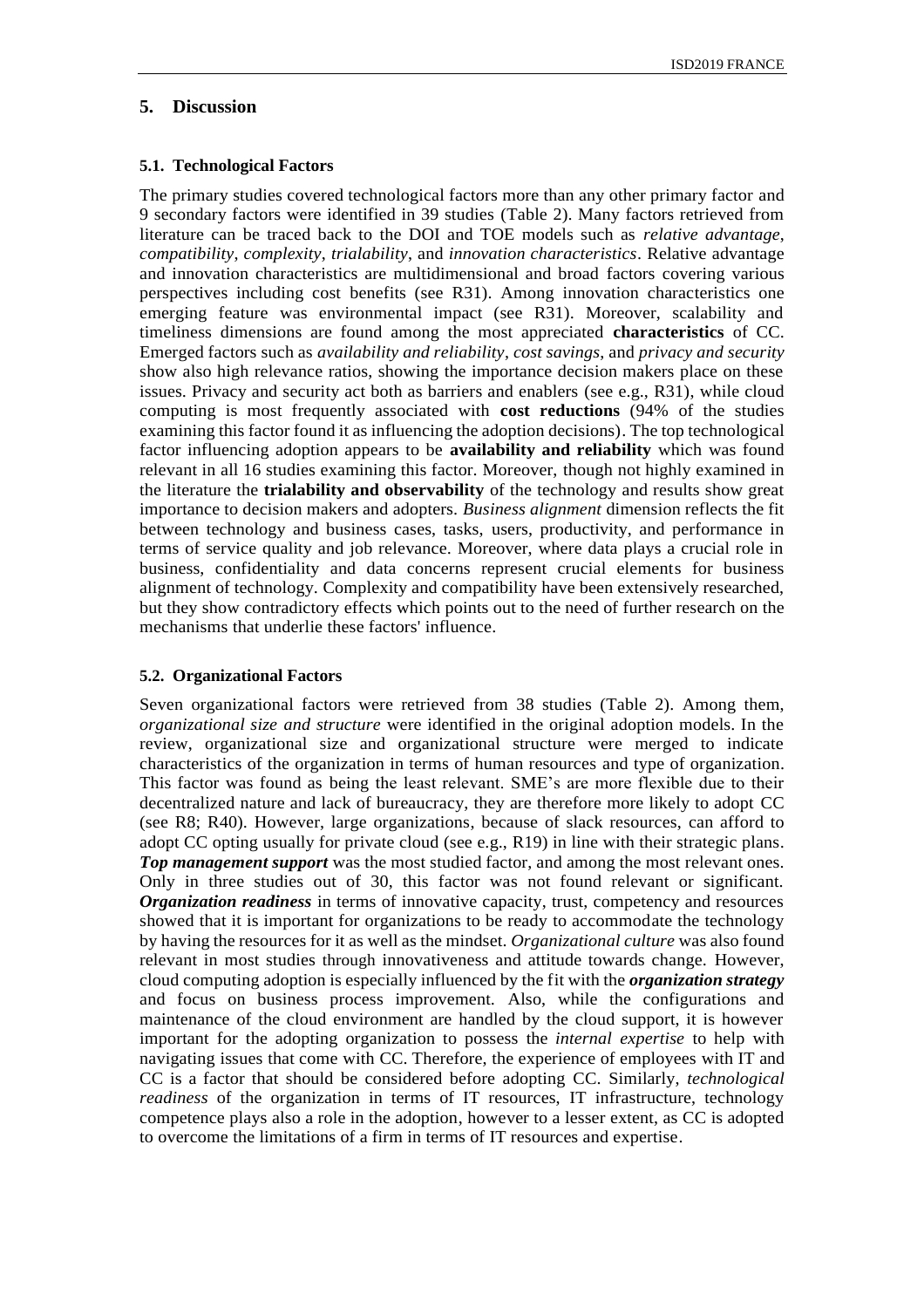#### **5.3. Environmental Factors**

Environmental factors refer to the external environment of an organization. Six categories of environmental factors were retrieved from 39 studies (Table 2). In the categorization, the *legislation and regulations*, *national infrastructure*, and *industry properties* replace the government regulation, technology support infrastructure, and industry characteristics and market structure, respectively in the TOE framework. *Competitive and trading partner pressure*, *vendor trust*, and *external expertise* emerged from the literature review. The most examined factors are **competitive and trading partner pressure**, and **legislation and regulations**. These were found to be both relevant and not relevant indicating that other factors are interacting with these dimensions as well as that they reflect various aspects which influence differently the adoption decision (e.g., R12, R27). This points to a relationship between CC adoption and the context to which is applied. In this line, the industry properties factor shows a high relevance ratio, however only 4 studies have examined this relationship. The **national infrastructure and physical location** appear to be a significant factor in developing countries (see e.g., R8, R19, and R32). The role of the service provider and the need for the service provider to allay the issues adopters may have with CC cannot be understated. Accordingly, vendor trust and external expertise are found relevant. Cloud service providers need to earn the trust of the adopter through credibility and availability in providing external support when needed. Furthermore, cloud service providers should educate organizations and be as transparent as possible as to where their data are being stored and what methods and techniques are being used.

### **5.4. Human Factors**

Human factors refer to the characteristics of decision makers that are determinant for making adoption decisions. These factors had the least coverage in the literature, only 8 studies addressing them (Table 2). Primary studies included human factors, but these were typically referring to the internal expertise in the organization. In this review, human factors were identified as 1) *decision maker's prior technology experience*, and 2) *decision maker's innovativeness*. These factors are related to *top management support* to some extent, as higher innovativeness and technology experience and knowledge are associated with higher top management support for cloud computing (see e.g., R3, R9, R36, R38).

## **5.5. Unifying Cloud Computing Adoption Model**

The categories of CC adoption factors emerged in the SLR are merged in a unifying model that acts as 1) a blueprint for decision makers to assess their readiness and rationale for CC adoption, and 2) a model for future research on CC adoption (see Fig. 2). It was established that the intent to adopt originates from an individual - the decision maker in an organization. From an organizational point of view, before adopting any technology, the decision maker needs to perceive the CC as being useful and helpful in achieving the organizational goals. This is the first phase of every adoption process, it is kick-started via human factors. The inclusion of human factors is supported by earlier works [31,32], [51], [58], [60] as well as by the empirical evidence reviewed in this study. However, further research is needed to study the exact mechanism through which human factors influence adoption as these were not extensively studied. After this comes the technological, organizational, and environmental considerations. A positive conclusion from these considerations would usually lead to adoption.

Among the technological factors, the characteristics of CC that offer benefits to business are preeminent including the availability and reliability of the information systems, scalability and customization (innovation characteristics). Thus, companies choose to adopt CC if the benefits CC provides are in line with the business objectives. However, the adoption decision is largely influenced by the organizational conditions for such technology investment as the CC adoption will affect the business processes. Moreover, the external environment plays a role in adoption from multiple perspectives: the national infrastructure and physical location should permit the migration to cloud and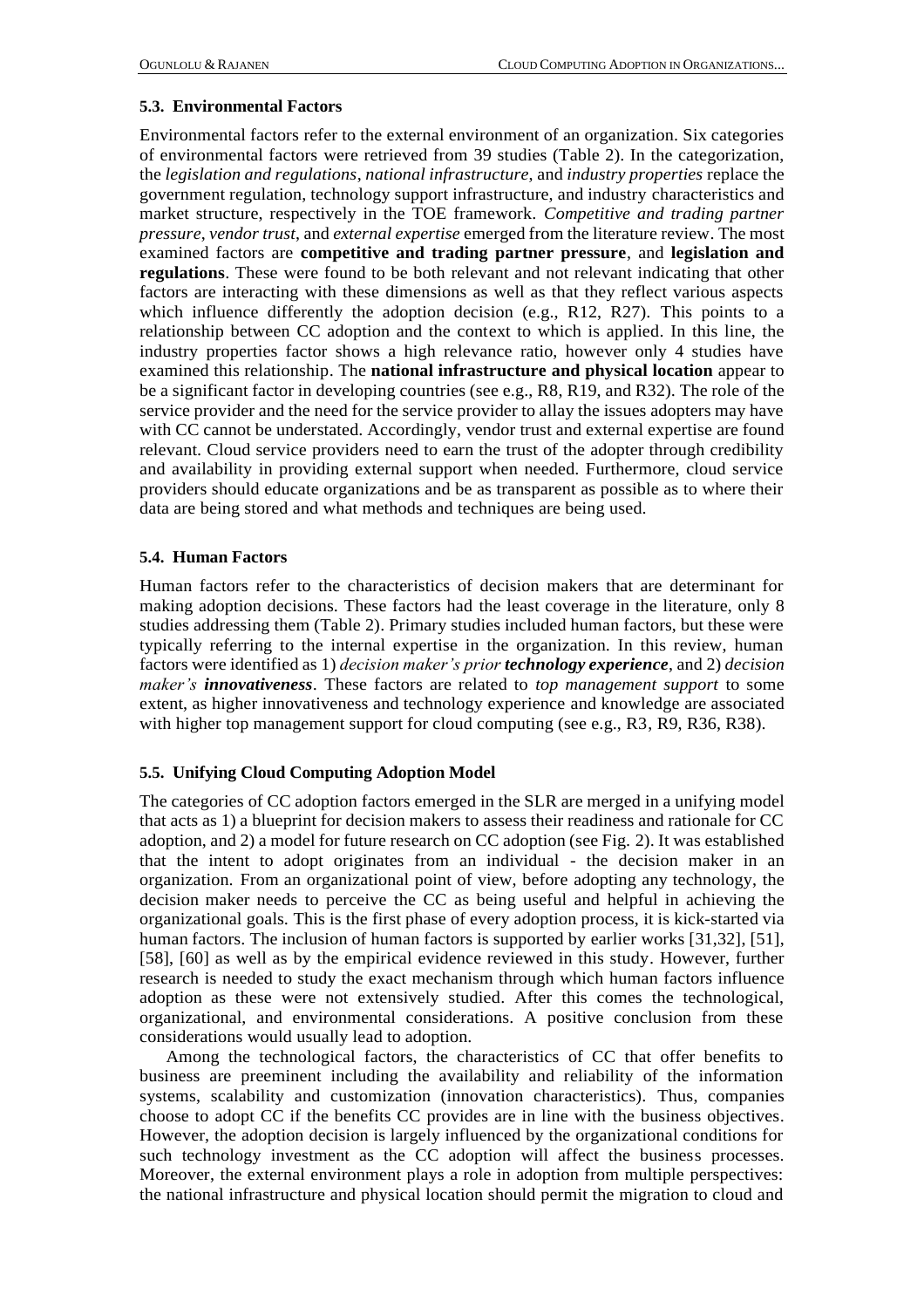performance of the systems, the service provider and external expertise should be credible and reliable (vendor capability in [54]), companies act in conformance with their competition and partners to stay competitive (subjective norm in [28]), and not the least the legislation and regulations should offer support for data security and protection.



**Fig. 2.** A unifying cloud adoption model

### **6. Conclusion**

This study employed a systematic literature review to identify and summarize the factors which affect cloud computing adoption in organizations to increase understanding of cloud computing adoption. An overview of factors supported by 41 empirical studies as well as an overview of empirical research on this topic have been provided. The literature review indicated that the technological factors are the most important for decision makers. These reflect the capabilities of cloud computing to meet the business needs in terms of information systems and data availability and reliability, cost savings, privacy and security, complexity, and compatibility. Business alignment, relative advantage, and innovation characteristics are broad factors that also reflect the fit between business and technology. On the other hand, organizational and environmental factors reflect the conditions of the organization and the external environment's forces that affect the adoption. Most of the reviewed studies proposed various adoption models based on existing frameworks and theories. These models varied in their scope and focus. Our study contributes to the research by formulating a unifying adoption model for cloud computing in organizations that is built on existing theories and examined empirical evidence. Moreover, the study identified a gap in the literature in that there is a lack of research on the impact of individuals on cloud computing adoption within organizations, namely the role of decision makers is not systematically addressed. On the other hand, top management support and internal expertise have been widely recognized and studied. As practical implications, the study provides a blueprint for organizations looking to adopt cloud computing.

Further research is proposed to address the influencing mechanisms and interdependencies of different factors (e.g., complexity, compatibility), as well as the impacts of different individual roles such as hierarchical position in the organization on the adoption of CC in organizations. Moreover, this study can be extended with a follow-up of the literature to update and compare the results with the most recent empirical findings as well as to integrate in the proposed model findings from other literature reviews.

### **References**

*Primary studies are marked below with the indices R1 … R41.*

- 1. Akar, E., Mardiyan, S.: Analyzing Factors Affecting the Adoption of Cloud Computing: A Case of Turkey. KSII Transactions on Internet and Inf. Syst 10(1), 18-37 (2016) R1
- 2. Alemeye, F., Getahun, F.: Cloud Readiness Assessment Framework and Recommendation System. In AFRICON, pp. 1-5. IEEE. (2015) R2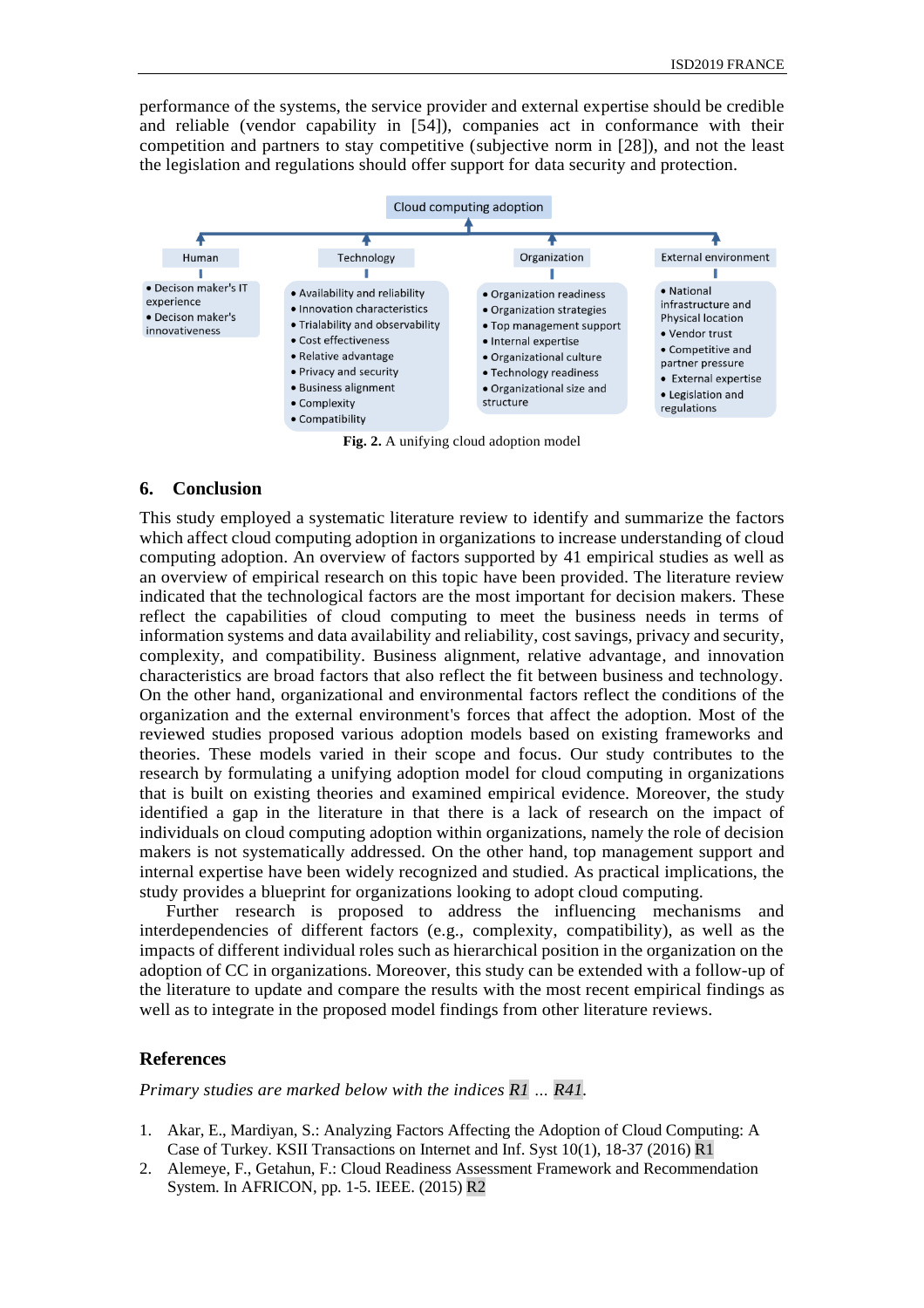- 3. Alharbi, F., Atkins, A., Stanier, C.: Understanding the Determinants of Cloud Computing Adoption in Saudi Healthcare Organizations. Complex & Intelligent Syst. 2(3), 155-171 (2016) R3
- 4. Ali, O., Soar, J., Yong, J., McClymont, H., Angus, D.: Collaborative Cloud Computing Adoption in Australian Regional Municipal Government: An Exploratory Study. In: Proc. of the 19th Int'l Conference on Computer Supported Cooperative Work in Design (CSCWD), pp. 540-548. IEEE (2015) R4
- 5. Al-Jabri, I. M.: The Perceptions of Adopters and Non-adopters of Cloud Computing: Application of Technology-Organization-Environment Framework. In: Proc. of the 14th Int'l Conf. on Electronic Business & The First Global Conf. on Internet and Inf. Syst, pp. 250 -257 (2014) R5
- 6. Alkhater, N., Chang, V., Wills, G., Walters, R.: Towards an Integrated Conceptual Model for Cloud Adoption in Saudi Arabia. In: Proc. of ESaaSA 2015 - 2nd Int'l Workshop on Emerging Software as a Service and Analytics, pp. 80-85. (2015) R6
- 7. Alkhater, N., Wills, G., Walters, R.: Factors Affecting an Organization's Decision to Adopt Cloud Services in Saudi Arabia. In: Proc. of the 3rd Int'l Conf. on Future Internet of Things and Cloud, pp. 553 -557. IEEE (2015) R7
- 8. Al-Mascati, H., Al-Badi, A. H.: Critical Success Factors Affecting the Adoption of Cloud Computing in Oil and Gas Industry in Oman. In: Proc. of the 3rd MEC Int'l Conf. on Big Data and Smart City. pp. 187-193 (2016) R8
- 9. Alshamaila, Y., Papagiannidis, S., Li, F.: Cloud Computing Adoption by SMEs in the North East of England. A Multi-Perspective Framework. J. of Enterprise Inf. Management 26(3), 250-275 (2013) R9
- 10. Bamiah, M., Brohi, S., Chuprat, S., Brohi, M. N.: Cloud Computing Security Challenges. In: Proc. of the Int'l of Cloud Computing, Technologies, Applications & Management, pp. 174-178. IEEE. (2012)
- 11. Benlian, A., Hess, T.: Opportunities and Risks of Software-as-a-Service: Findings from a Survey of IT Executives. Decision Support Syst. 52(1), 232-246 (2011)
- 12. Bharadwaj, S. S., Lal, P.: Exploring the Impact of Cloud Computing Adoption on Organizational Flexibility: A Client Perspective. In: Proc. of the Int'l Conf. of Cloud Computing, Technologies, Applications & Management, pp. 121- 131. IEEE (2012) R10
- 13. Borgman, H. P., Bahli, B., Heier, H., Schewski, F.: Cloudrise: Exploring cloud Computing Adoption and Governance with the TOE Framework. In: Proc. of the 46th Hawaii Int'l Conf. on Syst. Sciences (HICSS), pp. 4425-4435. IEEE. (2013) R11
- 14. Chong, A. Y. L., Lin, B., Ooi, K. B., Raman, M.: Factors Affecting the Adoption Level of ccommerce: An Empirical Study. J. of Computer Inf. Sys. 50(2), 13-22 (2009)
- 15. Cohen, J. F., Mou, J., Trope, J.: Adoption of Cloud Computing by South African Firms: The Role of Institutional Forces, Absorptive Capacity, and Top Management. In: Proc. of the Southern African Institute for Computer Scientist and Information Technologists Annual Conf., pp. 30-37. ACM (2014) R12
- 16. Dahiru, A. A., Bass, J. M., Allison, I. K. Cloud Computing Adoption in Sub-Saharan Africa:An Analysis Using Institutions and Capabilities. In: Proc. of the Int'l Conf. on Information Society (i-Society), pp. 98-103 (2014) R13
- 17. Das, S., Dayal, M.: Exploring Determinants of Cloud-based Enterprise Resource Planning (ERP) Selection and Adoption: A Qualitative Study in the Indian Education Sector. J. of Inf. Tech. Case and Application Research 18(1), 11-36 (2016) R14
- 18. Davis, F. D.: Perceived Usefulness, Perceived Ease of Use, and User Acceptance in Information Technology. MIS Quarterly 13(3), 319-340 (1989)
- 19. Davis, F. D., Bagozzi, R. P., Warshaw, P. R.: User Acceptance of Computer Technology: A Comparison of Two Theoretical Models. Management Science 35(8), 982-1003 (1989)
- 20. Erl, T., Puttini, R., Mahmood, Z. Cloud Computing: Concepts, Technology & Architecture. Pearson Education (2013)
- 21. Faasen J., Seymour L.F., Schuler J.: SaaS ERP Adoption Intent: Explaining the South African SME Perspective. In: Poels G. (eds) Enterprise Information Systems of the Future. Lecture Notes in Business Information Processing, vol 139, pp. 35-47. Springer (2013) R15
- 22. Fu, H., Chang, T.: An Analysis of the Factors Affecting the Adoption of Cloud Consumer Relationship Management in the Machinery Industry in Taiwan. Information Development 32(5), 1741-1756 (2016) R16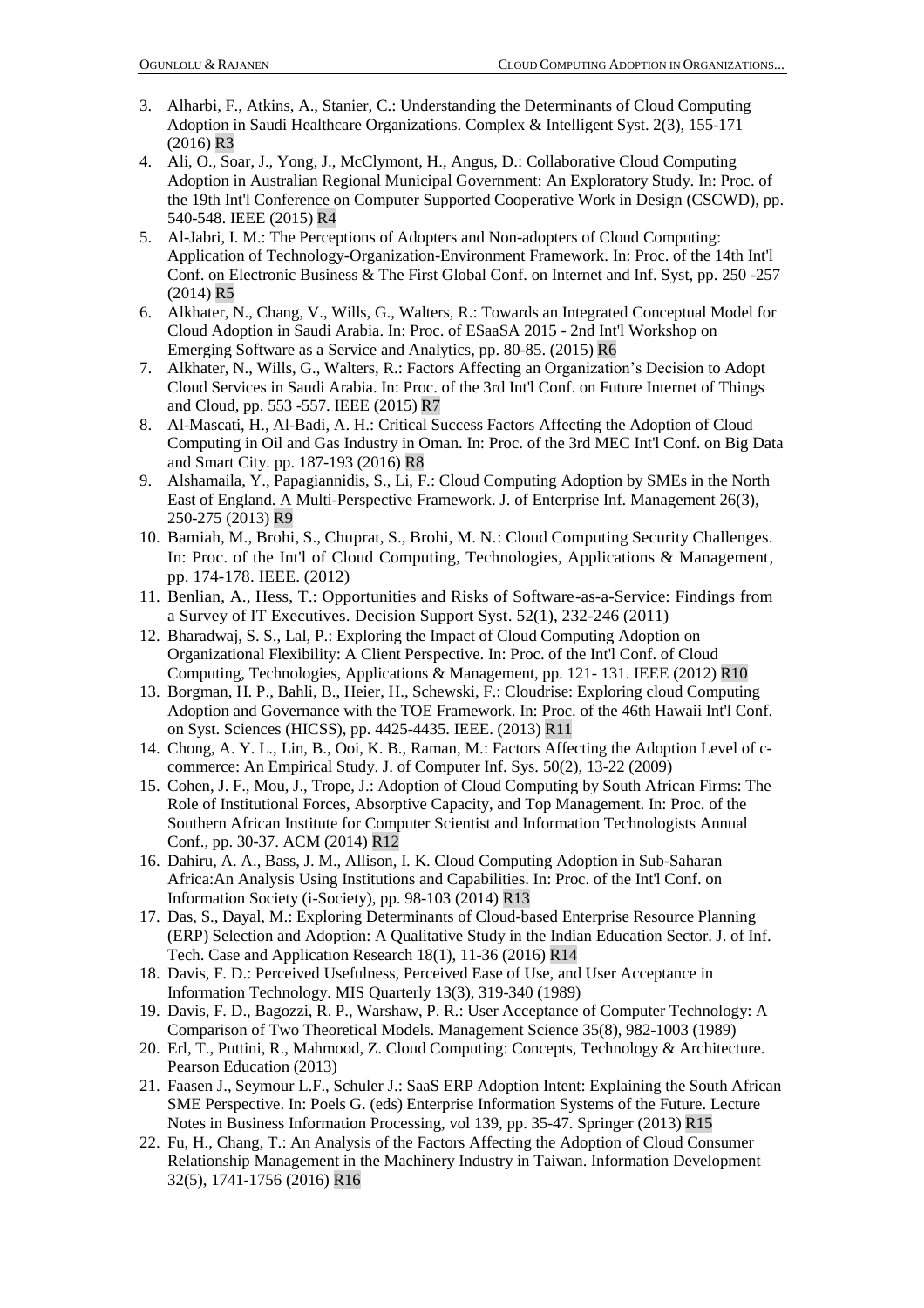- 23. Gangwar, H., Date, H.: Ramaswamy, R.: Understanding Determinants of Cloud Computing Adoption Using an Integrated TAM-TOE Model. J. of Enterprise Inf. Management 28(1), 107-130 (2015) R17
- 24. Gangwar, H., Date, H: Critical Factors of Cloud Computing Adoption in Organizations: An Empirical Study. Global Business Review 17(4), 886-904 (2016) R18
- 25. Güner, E. O., Sneiders, E.: Cloud Computing Adoption Factors in Turkish Large Scale Enterprises. In: Proc. of the Pacific Asia Conf. on Inf. Syst. (PACIS) (2014) R19
- 26. Gupta, P., Seetharaman, A., Raj, J. R.: The Usage and Adoption of Cloud Computing by Small and Medium Businesses. Int'l J. of Inf. Management 33, 861– 874 (2013) R20
- 27. Gutierrez, A., Boukrami, E., Lumsden, R.: Technological, Organizational and Environmental Factors Influencing Managers' Decision to Adopt Cloud Computing in the UK. J. of Enterprise Inf. Management 28(6), 788-807 (2015) R21
- 28. Hoberg, P., Wollersheim, J., Krcmar, H.: The Business Perspective on Cloud Computing: A Literature Review of Research on Cloud Computing. In: Proc. of AMCIS 2012. Paper 5. AISeL. (2012)
- 29. Hsu, P., Ray, S., Li-Hsieh, Y.: Examining Cloud Computing Adoption Intention, Pricing Mechanism, and Deployment Model. Int'l J. of Inf. Management 34, 474–488 (2014) R22
- 30. Ibrahim, M. S., Salleh, N., Misra, S.: Empirical Studies of Cloud Computing in Education: A Systematic Literature Review. In: Proc. of Int'l Conf. on Computational Science and Its Applications, pp. 725-737. Springer, Cham. (2015)
- 31. Jeyaraj, A., Rottman, J. W., Lacity, M. C.: A Review of the Predictors, Linkages, and Biases in IT Innovation Adoption Research. J. of Inf. Technology 21(1), 1-23 (2006)
- 32. Jha, A. K., Bose, I.: Innovation Research in Information Systems: A Commentary on Contemporary Trends and Issues. Inf. & Management 53(3), 297-306 (2016)
- 33. Khalid, A.: Cloud Computing: Applying Issues in Small Business. In: Proc. of the 10th Int'l Conf. on Signal Acquisition, pp. 278-281. IEEE (2010)
- 34. Kinuthia, J. N.: Technological, Organizational, and Environmental Factors Affecting the Adoption of Cloud Enterprise Resource Planning (ERP) Systems. In: Proc. of the Americas Conf. on Inf. Syst. (AMCIS) (2015) R23
- 35. Kitchenham, B.: Procedure for Undertaking Systematic Reviews. Computer Science Department, Keele University (TRISE-0401) and National ICT Australia Ltd (0400011T. 1), Joint Technical Report (2004)
- 36. Kitchenham, B., Charters, S.: Guidelines for Performing Systematic Literature Reviews in Software Engineering. EBSE Technical Report, 1-57 (2007)
- 37. Lal, P., Bharadwaj, S. S.: Understanding the Impact of Cloud-Based Services Adoption on Organizational Flexibility. J. of Enterprise Inf. Management 29 (4) 566 – 588 (2016) R24
- 38. Lian, J. W., Yen, D. C., Wang, Y.: An Exploratory Study to Understand the Critical Factors Affecting the Decision to Adopt Cloud Computing in Taiwan Hospital. Int'l J. of Inf. Management 34(1), 28-36 (2014) R25
- 39. Lin, A., Chen N.: Cloud Computing as an Innovation: Perception, Attitude, and Adoption. Int'l J. of Inf. Management 32, 533–540 (2012)
- 40. Low, C., Chen, Y., Wu, M.: Understanding the Determinants of Cloud Computing Adoption. Industrial Management and Data Syst 111(7), 1006-1023 (2011) R26
- 41. Martins, R., Oliveira, T., Thomas, M. A.: An Empirical Analysis to Assess the Determinants of SaaS Diffusion in Firms. Computers in Human Behavior 62, 19-33 (2016) R27
- 42. Mell, P., Grance, T.: The NIST Definition of Cloud Computing: Recommendations of the National Institute of Standards and Technology. NIST Special Publication, 800-145 (2012)
- 43. Misra, S.C., Mondal, A.: Identification of a Company's Suitability for the Adoption of Cloud Computing and Modelling its Corresponding Return on Investment. Mathematical and Computer Modelling 53 (3-4), 504–521 (2011)
- 44. Morgan, L., Conboy, K.: Factors Affecting the Adoption of Cloud Computing: An Exploratory Study. In: Proc. of the 21st European Conf. on Inf. Syst (ECIS). (2013) R28
- 45. Okoli, C.: A Guide to Conducting a Standalone Systematic Literature Review. Communications of the Association for Inf. Syst. 37, 879-910 (2015).
- 46. Oliveira, T., Martins, M. F.: Literature Review of Information Technology Adoption Models at Firm Level. The Electronic J. Inf. Syst. Evaluation 14(1), 110-121 (2011)
- 47. Oliveira, T., Thomas, M., Espadanal, M.: Assessing the Determinants of cloud Computing Adoption: An Analysis of the Manufacturing and Services Sectors. Inf. and Management 51(5), 497-510 (2014) R29